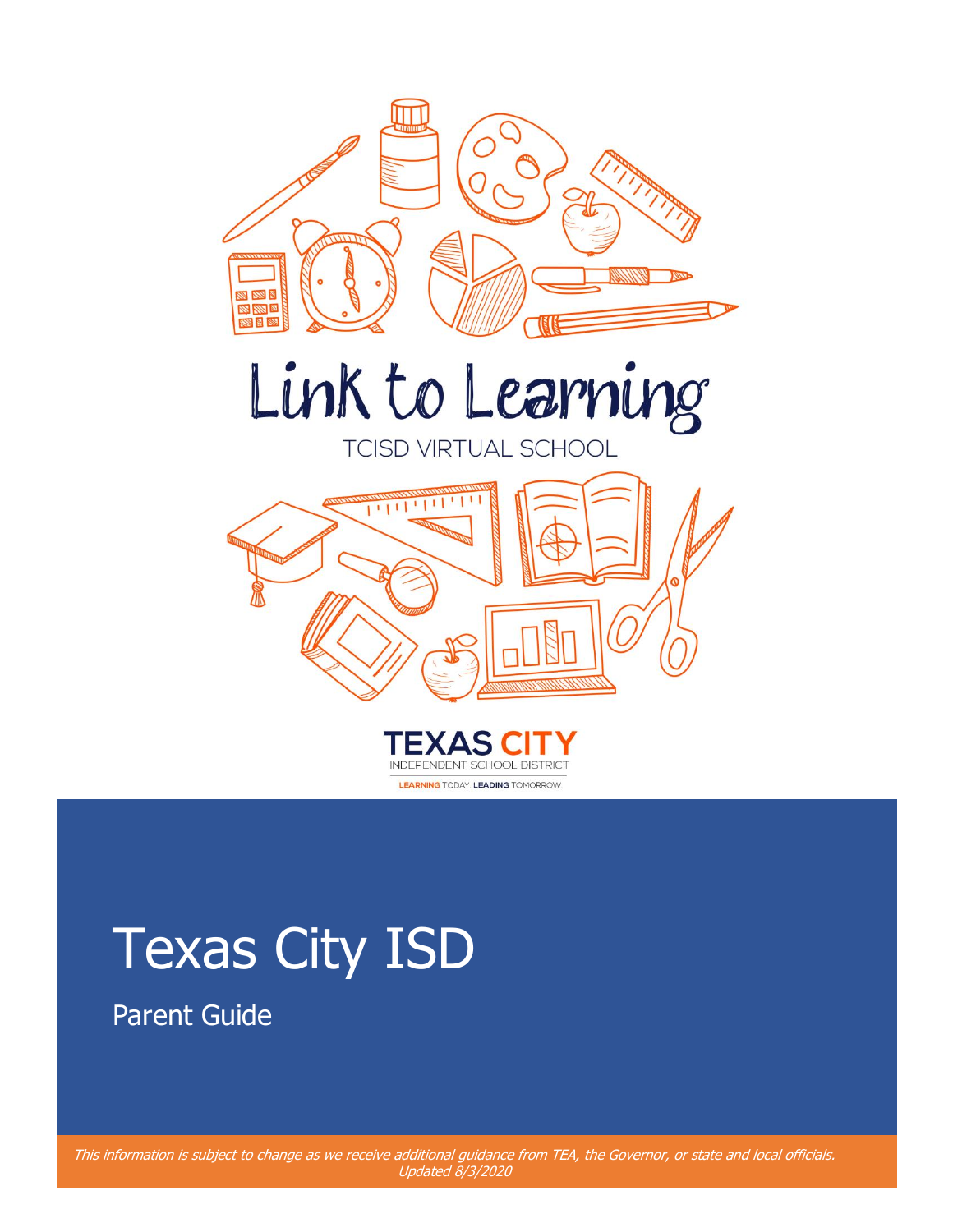# **INTRODUCTION**

Texas City ISD has developed Link to Learning as the TCISD Virtual School for families who choose the virtual learning option for their students beginning Fall 2020. Link to Learning is available for students PreK through 12<sup>th</sup> grade. The information in this document provides families with more specific information about Link to Learning and virtual instruction in Texas City ISD.

Students in Texas City ISD will have the opportunity to continue remote/virtual instruction starting September 14, 2020. We will ask parents to officially commit to their choice of instructional delivery through a form in Skyward beginning August 6.

#### **Virtual Learning Tools**

Texas City ISD offers a host of online resources to support students, families, and teachers in the virtual learning environment. Many of these resources are outlined in the following chart and some are linked for additional information.

| ClassLink                                                                                                                                                                                                                                                                     | Audience: Teachers, staff, and students                       |  |  |  |
|-------------------------------------------------------------------------------------------------------------------------------------------------------------------------------------------------------------------------------------------------------------------------------|---------------------------------------------------------------|--|--|--|
| Access digital resources through single sign-on.                                                                                                                                                                                                                              |                                                               |  |  |  |
| <b>Canvas Learning Management System</b>                                                                                                                                                                                                                                      | Audience: Teachers, staff, students, and<br>parents/guardians |  |  |  |
| Texas City ISD's online teaching and learning platform where students turn in work, view assignments,<br>collaborate with peers, and engage in lesson activities.                                                                                                             |                                                               |  |  |  |
| Family/Student Access - Skyward                                                                                                                                                                                                                                               | Audience: Students and parents/guardians                      |  |  |  |
| Family/Student Access provides an online gradebook where parents and guardians can view helpful student<br>information to support and guide their children through the educational process.                                                                                   |                                                               |  |  |  |
| Audience: Teachers, staff, students, and<br>Email<br>parents/guardians                                                                                                                                                                                                        |                                                               |  |  |  |
| Teachers will inform parents of their email address. Parents may use this digital method of corresponding<br>with their child's teachers. Students in PreK through 12 have access to a Texas City ISD email account and<br>may correspond using Office 365 through ClassLink. |                                                               |  |  |  |
| <b>Microsoft Office</b>                                                                                                                                                                                                                                                       | Audience: Teachers and students                               |  |  |  |
| Microsoft Office contains One Drive, Word, Outlook, Excel, PowerPoint, and other applications that both<br>teachers and students can use to save, create, or open files                                                                                                       |                                                               |  |  |  |
| <b>District and Campus Websites</b>                                                                                                                                                                                                                                           | Audience: Teachers, staff, students, and                      |  |  |  |
|                                                                                                                                                                                                                                                                               | parents/guardians                                             |  |  |  |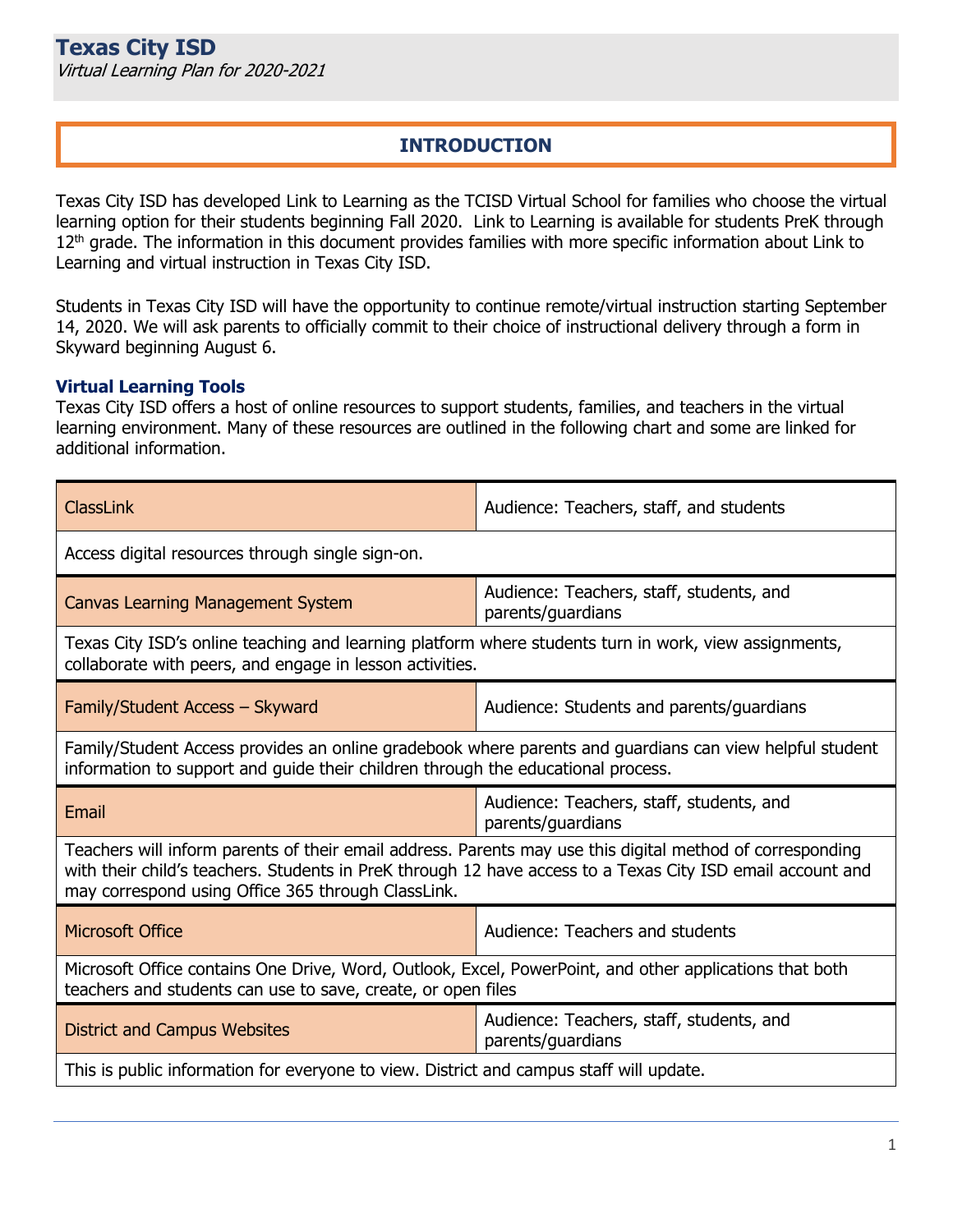# **ROLES AND RESPONSIBILITIES**

Roles and commitments required from the students and parents choosing the remote/virtual instruction:

| <b>STUDENTS</b>                                                                                                                                                                                                                                                                                                                                                                                                                                                                                                                                                                                                                                                                                                                                                                                                                                                                                                                                                                                                                                                                                                                                                                                                                                                               | <b>PARENTS/GUARDIANS</b>                                                                                                                                                                                                                                                                                                                                                                                                                                                                                                                                                                                                                                                                                                                                                                                                                                                                                      |  |  |
|-------------------------------------------------------------------------------------------------------------------------------------------------------------------------------------------------------------------------------------------------------------------------------------------------------------------------------------------------------------------------------------------------------------------------------------------------------------------------------------------------------------------------------------------------------------------------------------------------------------------------------------------------------------------------------------------------------------------------------------------------------------------------------------------------------------------------------------------------------------------------------------------------------------------------------------------------------------------------------------------------------------------------------------------------------------------------------------------------------------------------------------------------------------------------------------------------------------------------------------------------------------------------------|---------------------------------------------------------------------------------------------------------------------------------------------------------------------------------------------------------------------------------------------------------------------------------------------------------------------------------------------------------------------------------------------------------------------------------------------------------------------------------------------------------------------------------------------------------------------------------------------------------------------------------------------------------------------------------------------------------------------------------------------------------------------------------------------------------------------------------------------------------------------------------------------------------------|--|--|
| Follow a designated schedule to attend class<br>during synchronous times or touch points<br>during asynchronous learning during normal<br>school hours.<br>Show up to synchronous instruction ready to<br>learn, on time, dressed appropriately, and<br>follow online etiquette including using video<br>and showing your face during class.<br>Complete daily asynchronous activities and<br>$\bullet$<br>assignments.<br>Participate daily in scheduled learning<br>$\bullet$<br>activities, including intervention and tutorials.<br>Use proper etiquette during online learning.<br>Take responsibility for asking for help, asking<br>$\bullet$<br>questions, and taking advantage of tutorial<br>sessions.<br>Turn in school work daily and/or at the<br>$\bullet$<br>direction of the assigned teacher.<br>Participate in all tutoring session required by<br>$\bullet$<br>the teachers.<br>Take all assessments through Respondus to<br>ensure a secure testing environment.<br>Maintain passing grades at the end of each<br>$\bullet$<br>grading period or receive approval of campus<br>administration. (failure to have passing<br>grades will result in unenrollment in virtual<br>learning and enrollment in face-to-face<br>learning at their assigned campus) | Monitor and ask for evidence that your child<br>is on track with assignments and coursework.<br>Provide your child with assistance on their<br>$\bullet$<br>day-to-day activities with the exception of<br>designated independent work.<br>Assist in supporting your child's needs by<br>establishing and managing the daily schedule<br>communicated by the teacher and the<br>campus.<br>Create a designated learning space for your<br>$\bullet$<br>child at home to learn comfortably.<br>Maintain communication with your child's<br>$\bullet$<br>teacher by phone, email messages, and/or<br>online meetings to create a learning<br>partnership.<br>Allow your child to struggle; it is allowed and<br>encouraged! Don't help too much. Becoming<br>independent takes lots of practice.<br>Provide transportation to and from campus<br>$\bullet$<br>for extra-curricular or co-curricular activities. |  |  |

**Attendance** - Every minute a student spends online or offline working on their courses accumulates into hours of attendance, and teachers will document daily attendance. Absences for the student's attendance must be reported to the home campus by the parent/guardian. If the student is absent for any reason, parents must ensure the student completes make-up assignments for the dates missed. If a student has excessive absences of more than 10 days, the parent is responsible to appear before the campus Attendance Review Committee at the scheduled time to provide information relating to their student's absences and to support prescribed activities.

**Monitor Assignments and Assessments** - Student progress will be monitored, and all students are required to show growth and proficiency. Grading procedures will be the same as face-to-face instruction in the classrooms. Parents should ensure that their student logs in to Canvas daily to access the curriculum,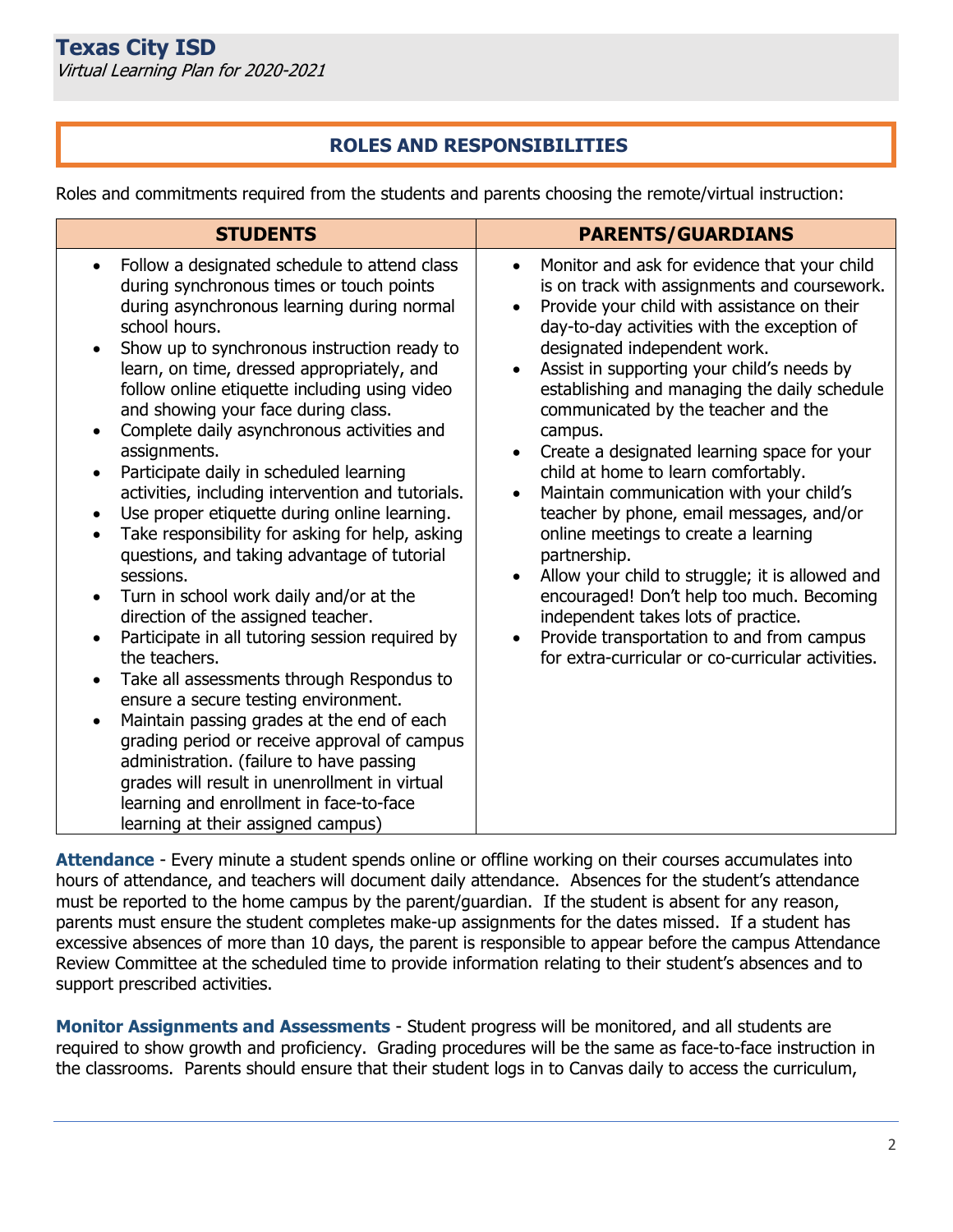submit assignments, attend online class sessions, produce projects, and review for assessments. Students enrolled in designated CTE courses can be required to come to campus to complete required assignments or projects. Students may also be required to come to a district facility at scheduled times for assessments (beginning of year, middle of year and end of year diagnostics, curriculum-based assessments, state assessments, college preparation/entrance assessments), and parents will need to provide transportation.

**Program Exit -** Exit from Remote Learning will be permitted at the end of the first six/nine-week grading period and each marking period thereafter. If a student chooses to return to face-to-face instruction, parents must contact campus administration **at least two weeks prior** to the end of a grading period.

**Technology Usage -** Students must adhere to the TCISD Internet Use and Student Electronic Mail Policies. Failure to abide by these expectations will not be tolerated at any level.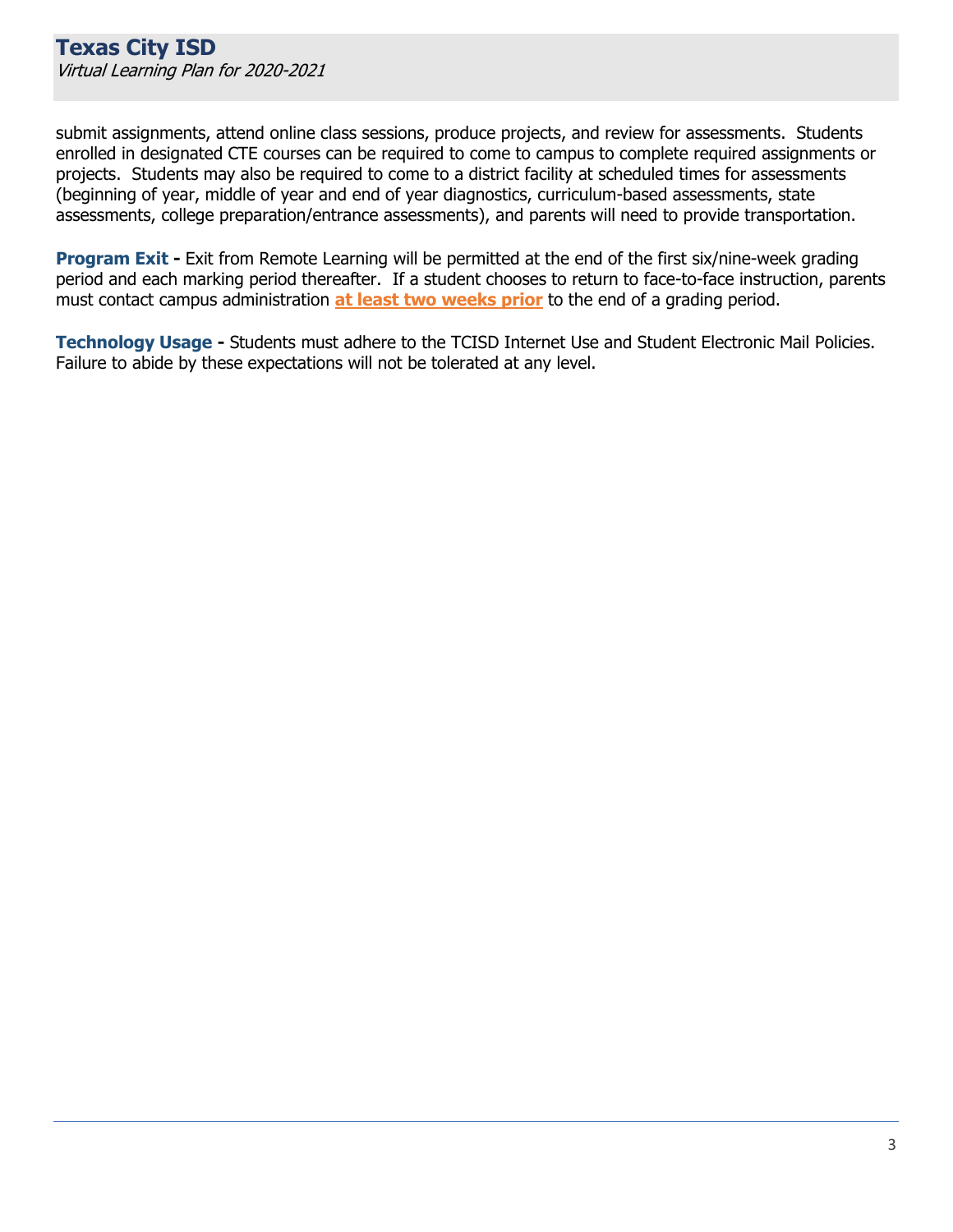# **INSTRUCTIONAL SCHEDULE/FRAMEWORK**

• Students will receive instruction through a combination of two models:

**Asynchronous instruction** refers to self-paced instruction with intermittent teacher interaction. There is pre-assigned work with formative assessments in the learning management system (LMS). Texas City ISD uses Canvas as their LMS. Students may also watch pre-recorded videos of instruction with guided support.

**Synchronous instruction** refers to live, scheduled, interactive classes with teachers and students in real-time, teacher-supported work time, and scheduled and timed, online tests.

- Teacher interaction and availability will be predictable, planned and clearly communicated.
- Students can access support from teachers when needed and will know how and when to access this support.
- Students will receive clear instructions on how and when to engage with academic material on a daily basis.
- The instructional schedule will meet the minimum number of daily minutes required by the Texas Education Agency.
	- $\circ$  Students are required to logon daily for instruction that will include a blend of direct synchronous instruction and asynchronous practice.

**Elementary School PreK - 4th Intermediate/ Middle School 5th - 8th**

**High School**

**9th - 12th**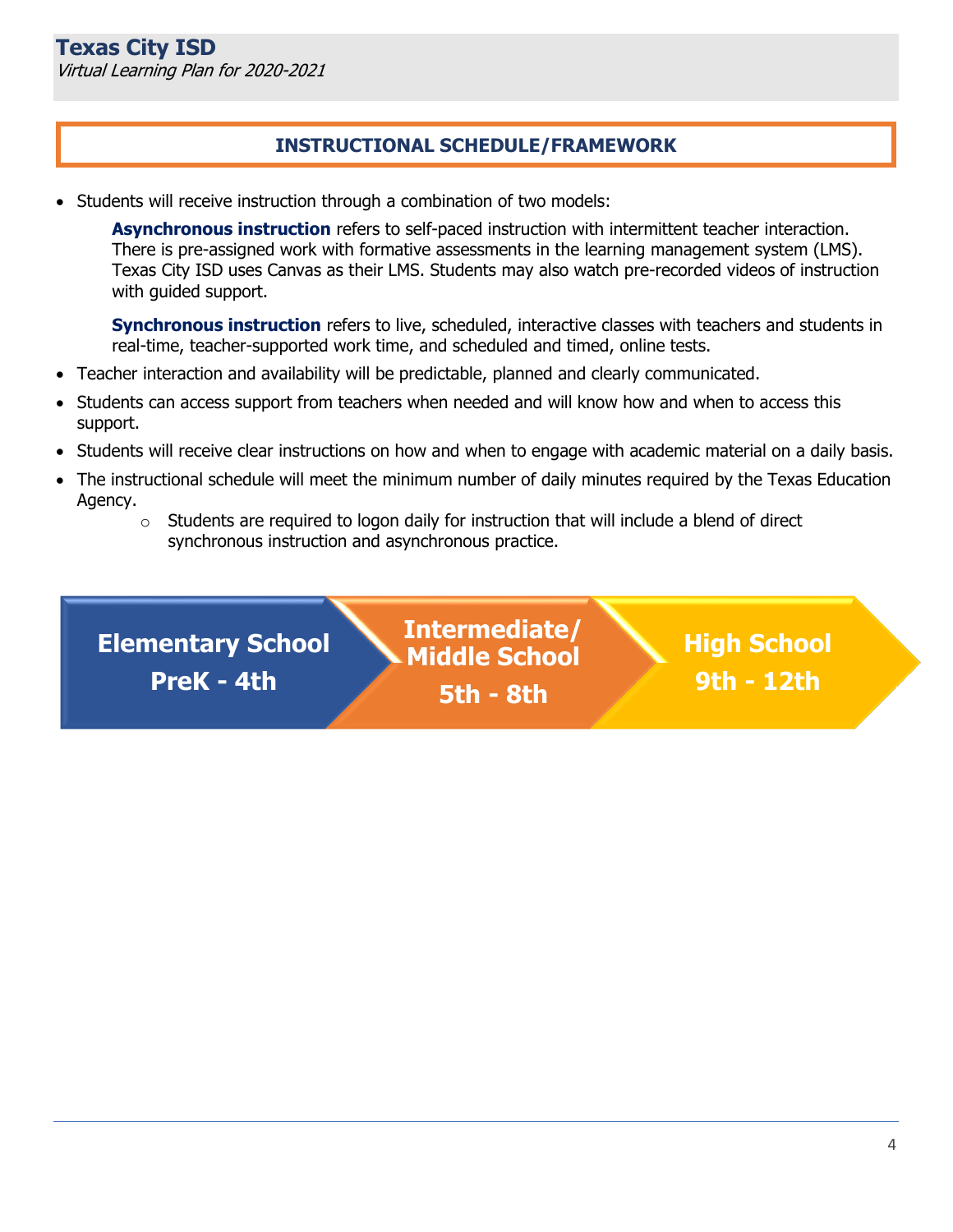# Elementary: PreK- 4<sup>th</sup> Grades



| Instruction<br><b>Delivery</b><br><b>Methods</b> | Link to Learning teachers will follow the same Texas City ISD curriculum as face-to-<br>$\bullet$<br>face teachers which is developed from the Texas Essential Knowledge and Skills<br>(TEKS) standards. The curriculum includes activities, engaging instruction,<br>assessments, student collaboration, and time for age-appropriate, independent<br>practice.<br>Virtual learning activities include live, daily interaction to provide direct instruction,<br>$\bullet$<br>student supports to facilitate class discussions, and to practice new concepts.<br>When mathematics manipulatives are needed, students will utilize virtual<br>$\bullet$<br>manipulatives and basic materials at home.<br>When science labs are appropriate, teachers will provide simulations and/or teachers<br>$\bullet$<br>may host live demonstrations with students, virtually.                                                                                                                                                            |
|--------------------------------------------------|---------------------------------------------------------------------------------------------------------------------------------------------------------------------------------------------------------------------------------------------------------------------------------------------------------------------------------------------------------------------------------------------------------------------------------------------------------------------------------------------------------------------------------------------------------------------------------------------------------------------------------------------------------------------------------------------------------------------------------------------------------------------------------------------------------------------------------------------------------------------------------------------------------------------------------------------------------------------------------------------------------------------------------|
| <b>Teacher</b><br>Interaction                    | Teachers will access quality learning resources through the Texas City ISD<br>$\bullet$<br>Interactive Curriculum housed in Canvas and Forethought.<br>Link to Learning virtual teachers will employ engaging methods to allow for<br>$\bullet$<br>interaction with both the teacher and fellow students.<br>Teachers will follow a schedule which will provide time for continuous learning in all<br>$\bullet$<br>subject areas including physical education. The daily schedule will include maximum<br>engagement of students through collaborative learning activities and technology<br>tools.<br>Teachers are available during other times for extra student supports or small group<br>$\bullet$<br>instruction. Teachers will communicate office hour schedules with students and<br>parents.<br>The day will include intervals of time for students to work independently on various<br>$\bullet$<br>assignments asynchronously or to receive additional support from the teacher<br>through small group instruction. |
| Student<br>Assessment and<br>Feedback            | Teachers will assess student learning formally and informally through assignments,<br>$\bullet$<br>discussions, participation, projects, performance tasks and unit assessments.<br>When needed, teachers may assign assessments within Canvas or other available<br>$\bullet$<br>technology tools.<br>Link to Learning students in grades K through 4th, will participate in Curriculum<br>$\bullet$<br>Based Assessments through Canvas utilizing Respondus which will provide test<br>security to ensure an accurate representation of student learning.<br>Teachers will provide feedback in various formats.                                                                                                                                                                                                                                                                                                                                                                                                               |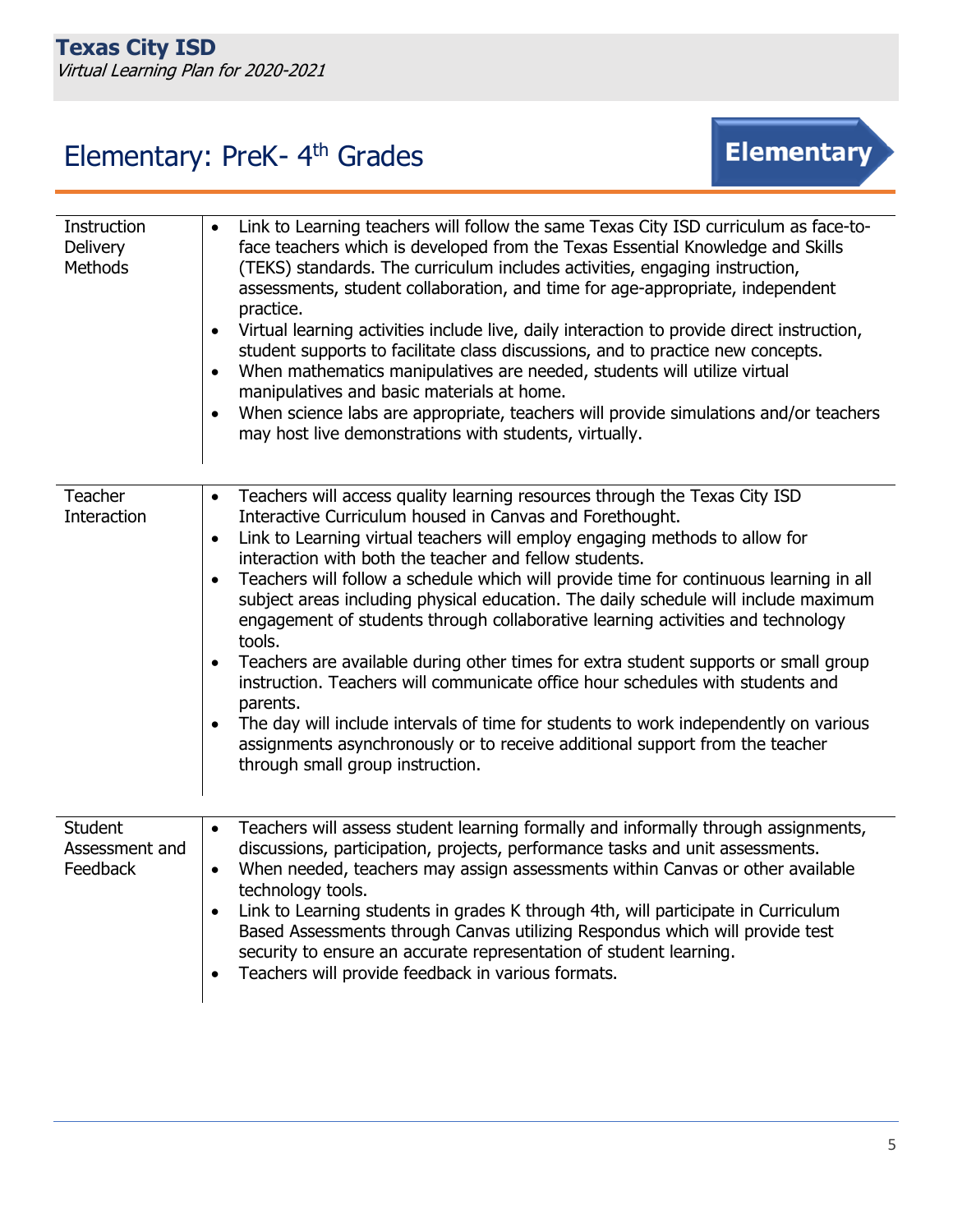|                                        | Elementary Grades PreK $-2nd$                 |                                                | Elementary Grades $3rd - 4th$ |                                        |                                               |                                                       |
|----------------------------------------|-----------------------------------------------|------------------------------------------------|-------------------------------|----------------------------------------|-----------------------------------------------|-------------------------------------------------------|
|                                        | Sample Schedule                               |                                                |                               | Sample Schedule                        |                                               |                                                       |
| Length of<br>Time in<br><b>Minutes</b> | Synchronous or<br>Asynchronous<br>Instruction | Subject Area                                   |                               | Length of<br>Time in<br><b>Minutes</b> | Synchronous or<br>Asynchronous<br>Instruction | Subject Area                                          |
| 15                                     |                                               | <b>Morning Meeting</b>                         |                               | 15                                     |                                               | <b>Morning Meeting</b>                                |
| 140                                    | $\sim$                                        | RLA (all literacy<br>components)               |                               | 130                                    | $\overline{\phantom{a}}$                      | RLA (all literacy<br>components)                      |
| 45                                     | $\sim$                                        | Specials/ Teacher<br>Planning/ Office<br>Hours |                               | 45                                     | $\sim$                                        | Specials/ Teacher<br>Planning/ Office<br><b>Hours</b> |
| 60                                     |                                               | Math                                           |                               | 90                                     |                                               | Math                                                  |
| 60                                     |                                               | Lunch/Break                                    |                               | 60                                     |                                               | Lunch/Break                                           |
| 30                                     | $ -$                                          | Science                                        |                               | 30                                     | $\frac{1}{2}$                                 | Science                                               |
| 30                                     | $\frac{1}{2}$                                 | Social Studies                                 |                               | 30                                     | $\frac{1}{2}$                                 | Social Studies                                        |
| 30                                     | $ -$                                          | Independent<br>Learning                        |                               | 20                                     | $ -$                                          | Independent<br>Learning                               |
| 30                                     |                                               | <b>Teacher Office</b><br>Hours                 |                               | 30                                     |                                               | <b>Teacher Office</b><br>Hours                        |

\*These schedules are subject to change and are only to be used as examples.

**Note:** Link to Learning students may pick up instructional materials to be used at home during virtual learning.



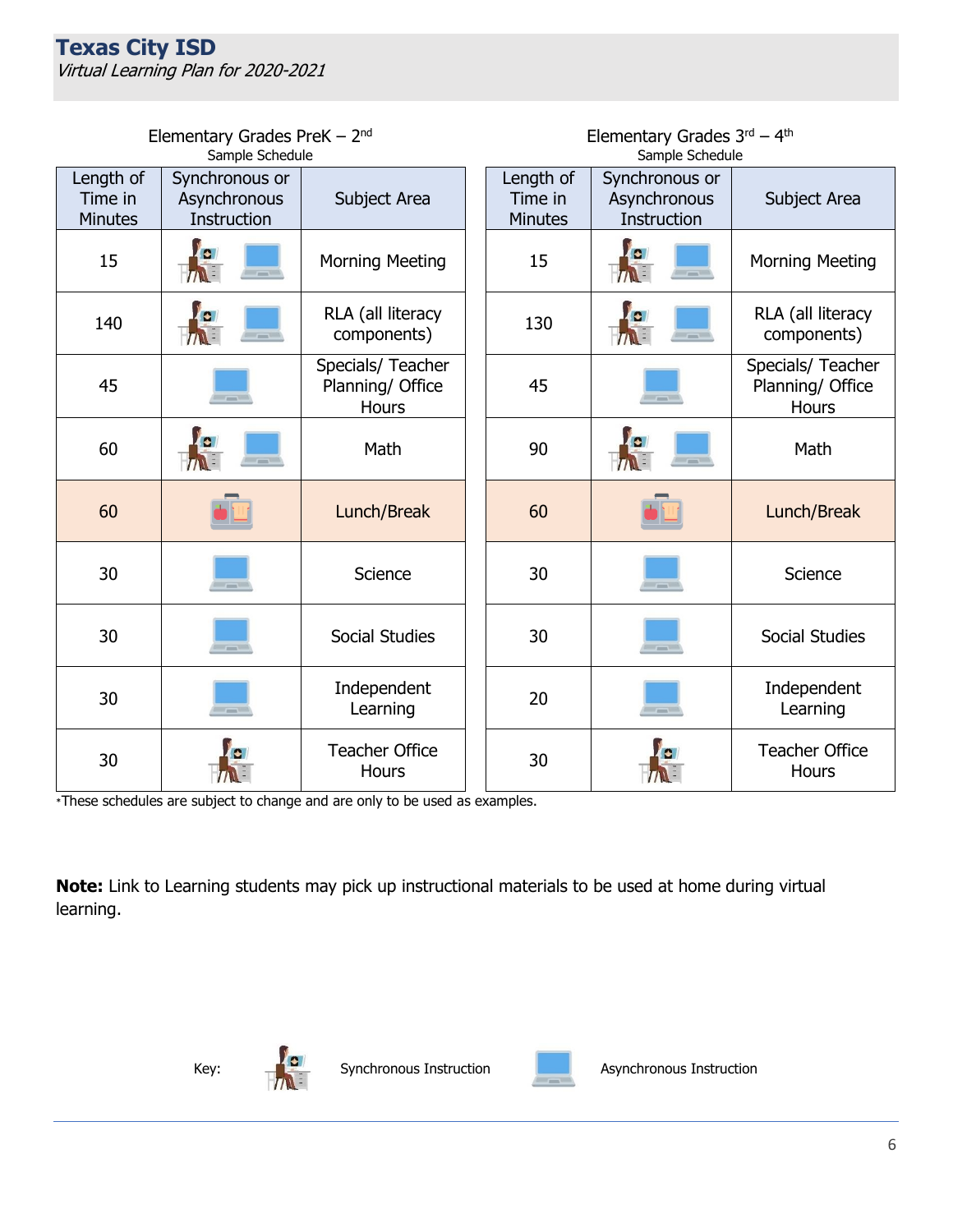## **Elementary School: Types of Assessments**

At the elementary school level there are many different types of assessments. The following chart outlines these types of assessments.

**Note:** Students may need to take some tests in person while attending Link to Learning.

| <b>Assessment</b>                                      | <b>Assessment Process in a virtual Environment</b>                                                                                                                                                                                                                                                                                | <b>Assessment Level</b> |
|--------------------------------------------------------|-----------------------------------------------------------------------------------------------------------------------------------------------------------------------------------------------------------------------------------------------------------------------------------------------------------------------------------|-------------------------|
| Unit Assessments, Project,<br><b>Performance Tasks</b> | Virtual, through Canvas, utilizing Respondus within Canvas for<br>test security at the discretion of the teacher.                                                                                                                                                                                                                 | Teacher                 |
| Curriculum Based<br>Assessments (CBA)                  | Administered once a nine-weeks in each of the core content<br>areas.                                                                                                                                                                                                                                                              | <b>District</b>         |
| Renaissance Testing                                    | Administered three times a year in Reading and Math.                                                                                                                                                                                                                                                                              | <b>District</b>         |
| STAAR EOC                                              | The State of Texas End of Course Exams referred to a its<br>acronym EOC, are a series of standardized tests used in Texas<br>public primary and secondary schools to assess a student's<br>achievements and knowledge learned in the grade level. It<br>tests curriculum taught from the Texas Essential Knowledge<br>and Skills. | State                   |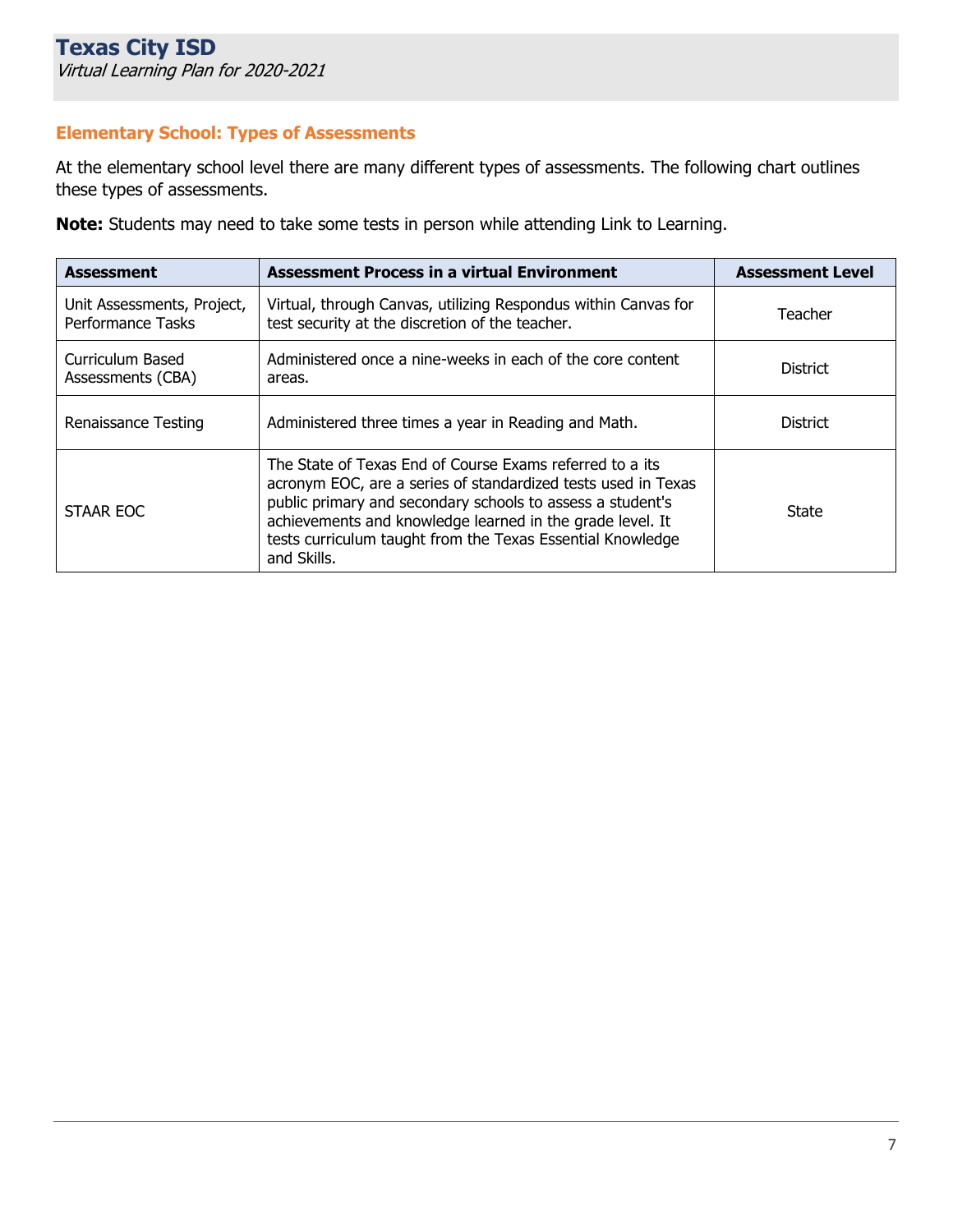# Intermediate/Middle School: 5<sup>th</sup> – 8<sup>th</sup> Grades



| <b>Instruction</b><br><b>Delivery</b><br><b>Methods</b> | Link to Learning teachers will follow the same Texas City ISD curriculum as face-to-<br>face teachers which is developed from the Texas Essential Knowledge and Skills<br>(TEKS) standards. The curriculum includes activities, engaging instruction,<br>assessments, student collaboration, and time for age-appropriate, independent<br>practice.<br>Virtual learning activities include live, daily interaction to provide direct instruction,<br>$\bullet$<br>student supports to facilitate class discussions, and to practice new concepts.<br>When mathematics manipulatives are needed, students will utilize virtual<br>$\bullet$<br>manipulatives and basic materials at home.<br>When science labs are appropriate, teachers will provide simulations and/or teachers<br>$\bullet$<br>may host live demonstrations with students, virtually. |
|---------------------------------------------------------|---------------------------------------------------------------------------------------------------------------------------------------------------------------------------------------------------------------------------------------------------------------------------------------------------------------------------------------------------------------------------------------------------------------------------------------------------------------------------------------------------------------------------------------------------------------------------------------------------------------------------------------------------------------------------------------------------------------------------------------------------------------------------------------------------------------------------------------------------------|
| <b>Teacher</b><br>Interaction                           | Teachers will access quality learning resources through the Texas City ISD<br>$\bullet$<br>Interactive Curriculum housed in Canvas and Forethought.<br>Link to Learning virtual teachers will employ engaging methods to allow for<br>$\bullet$<br>interaction with both the teacher and fellow students.<br>Teachers will follow a schedule which will provide time for continuous learning in all<br>$\bullet$<br>subject areas. The daily schedule will include maximum engagement of students<br>through learning activities and technology tools.<br>Teachers are available during other times for extra student supports or small group<br>$\bullet$<br>instruction. Teachers will communicate office hour schedules with students and<br>parents.                                                                                                |
| <b>Student</b><br>Assessment and<br>Feedback            | Teachers will assess student learning through assignments, quizzes, discussions,<br>$\bullet$<br>participation, projects, performance tasks and unit assessments.<br>When needed, teachers may assign assessments within Canvas utilizing Respondus<br>$\bullet$<br>which will provide test security to ensure an accurate representation of student<br>learning.<br>Teachers will provide feedback in various formats.                                                                                                                                                                                                                                                                                                                                                                                                                                 |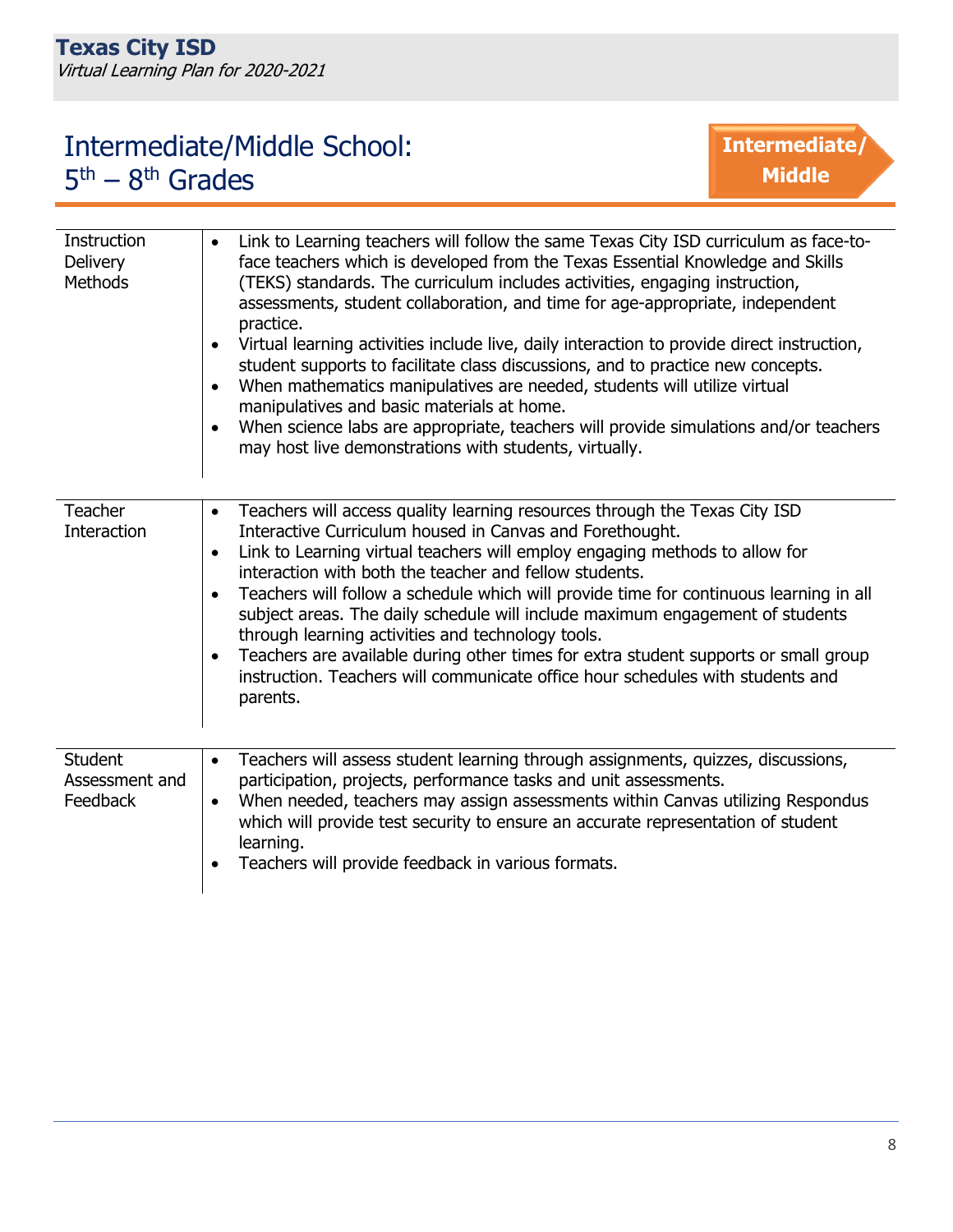| Sample Scriedule                |                                               |                        |  |  |
|---------------------------------|-----------------------------------------------|------------------------|--|--|
| Length of<br>Time in<br>Minutes | Synchronous or<br>Asynchronous<br>Instruction | Subject Area           |  |  |
| 10                              | $\bullet$<br>$-$                              | Morning Meeting        |  |  |
| 65                              | $= -$                                         | 1 <sup>st</sup> Period |  |  |
| 65                              | <b>A</b><br>$\sim$                            | 2 <sup>nd</sup> Period |  |  |
| 65                              | $-$                                           | 3rd Period             |  |  |
| 30                              |                                               | Lunch                  |  |  |
| 65                              | $-$                                           | 4 <sup>th</sup> Period |  |  |
| 65                              | ---                                           | 5 <sup>th</sup> Period |  |  |
| 65                              |                                               | 6 <sup>th</sup> Period |  |  |

#### Intermediate/Middle School: Grades 5<sup>th</sup> – 8<sup>th</sup> Sample Schedule

\*This schedule is subject to change and are only to be used as examples.

**Note:** Link to Learning students may pick up instructional materials to be used at home during virtual learning.





Key:  $\begin{array}{ccc} \begin{array}{ccc} \hline \end{array} & \begin{array}{ccc} \hline \end{array} & \begin{array}{ccc} \hline \end{array} & \begin{array}{ccc} \hline \end{array} & \begin{array}{ccc} \hline \end{array} & \begin{array}{ccc} \hline \end{array} & \begin{array}{ccc} \hline \end{array} & \begin{array}{ccc} \hline \end{array} & \begin{array}{ccc} \hline \end{array} & \begin{array}{ccc} \hline \end{array} & \begin{array}{ccc} \hline \end{array} & \begin{array}{ccc} \hline \end{array} & \begin{array}{ccc} \hline \end{array} &$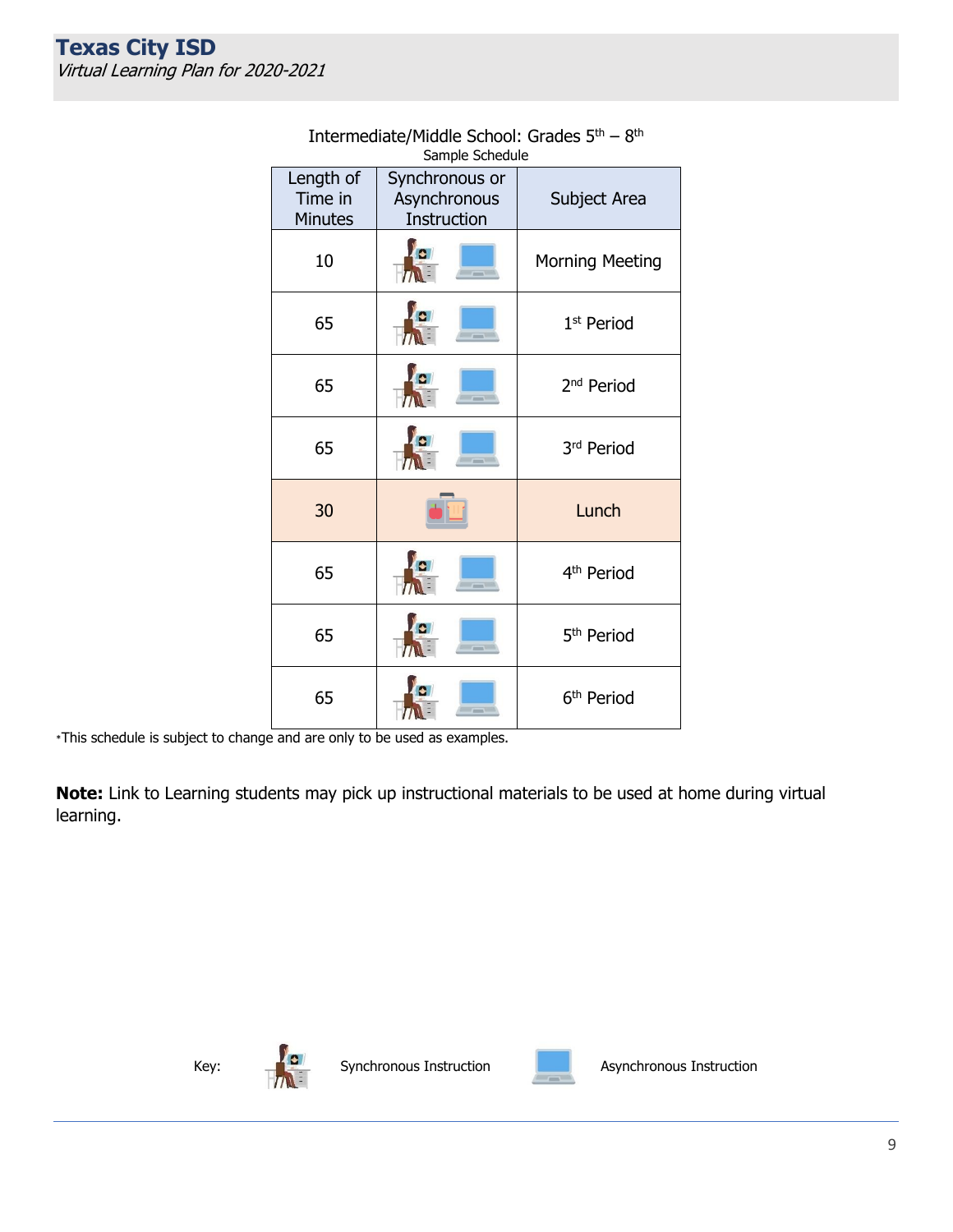# **Intermediate/Middle School: Types of Assessments**

At the intermediate/middle school level there are many different types of assessments. The following chart outlines these types of assessments.

**Note:** Students may need to take some tests in person while attending Link to Learning.

| <b>Assessment</b>                                      | <b>Assessment Process in a virtual Environment</b>                                                                                                                                                                                                                                                                                | <b>Assessment Level</b> |
|--------------------------------------------------------|-----------------------------------------------------------------------------------------------------------------------------------------------------------------------------------------------------------------------------------------------------------------------------------------------------------------------------------|-------------------------|
| Unit Assessments, Project,<br><b>Performance Tasks</b> | Virtual, through Canvas, utilizing Respondus within Canvas for<br>test security at the discretion of the teacher.                                                                                                                                                                                                                 | Teacher                 |
| Curriculum Based<br>Assessments (CBA)                  | Administered once a nine-weeks in each of the core content<br>areas.                                                                                                                                                                                                                                                              | <b>District</b>         |
| Renaissance/Moby Max                                   | Administered three times a year in Reading and Math.                                                                                                                                                                                                                                                                              | <b>District</b>         |
| STAAR EOC                                              | The State of Texas End of Course Exams referred to a its<br>acronym EOC, are a series of standardized tests used in Texas<br>public primary and secondary schools to assess a student's<br>achievements and knowledge learned in the grade level. It<br>tests curriculum taught from the Texas Essential Knowledge<br>and Skills. | State                   |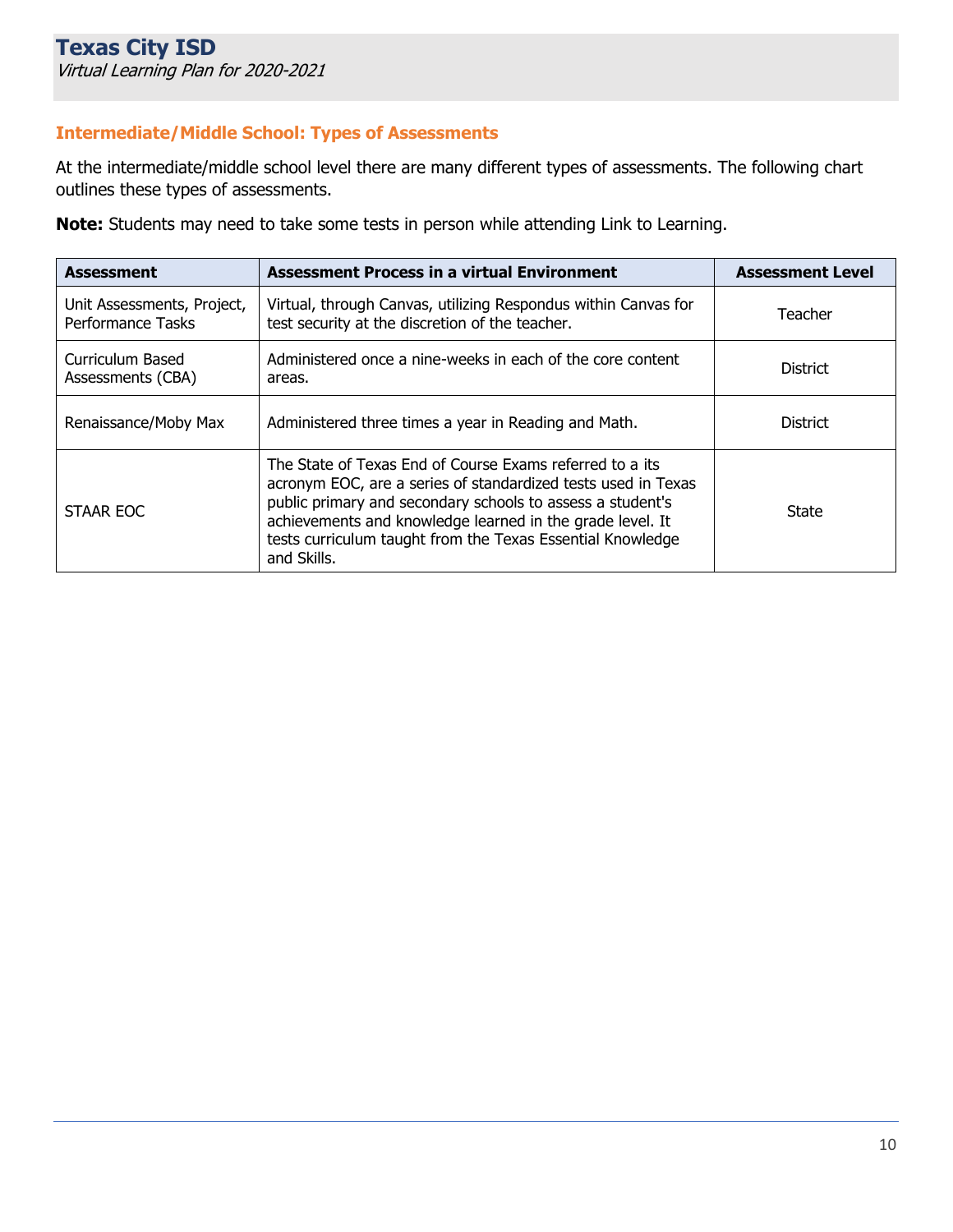# High School:  $9<sup>th</sup> - 12<sup>th</sup>$  Grades

| Instruction<br><b>Delivery</b><br><b>Methods</b> | Link to Learning teachers will follow the same Texas City ISD curriculum as face-to-<br>$\bullet$<br>face teachers which is developed from the Texas Essential Knowledge and Skills<br>(TEKS) standards. The curriculum includes activities, engaging instruction,<br>assessments, student collaboration, and time for age-appropriate, independent<br>practice.<br>Virtual learning activities include live, daily interaction to provide direct instruction,<br>$\bullet$<br>student supports to facilitate class discussions, and to practice new concepts.<br>When science labs are appropriate, teachers will provide simulations and/or teachers<br>$\bullet$<br>may host live demonstrations with students, virtually.       |
|--------------------------------------------------|-------------------------------------------------------------------------------------------------------------------------------------------------------------------------------------------------------------------------------------------------------------------------------------------------------------------------------------------------------------------------------------------------------------------------------------------------------------------------------------------------------------------------------------------------------------------------------------------------------------------------------------------------------------------------------------------------------------------------------------|
| <b>Teacher</b><br><b>Interaction</b>             | Teachers will access quality learning resources through the Texas City ISD<br>$\bullet$<br>Interactive Curriculum housed in Canvas and Forethought.<br>Link to Learning virtual teachers will employ engaging methods to allow for<br>$\bullet$<br>interaction with both the teacher and fellow students.<br>Teachers will follow a schedule which will provide time for continuous learning in all<br>$\bullet$<br>subject areas. The daily schedule will include maximum engagement of students<br>through learning activities.<br>Teachers are available during other times for extra student supports or small group<br>$\bullet$<br>instruction. Teachers will communicate office hour schedules with students and<br>parents. |
| <b>Student</b><br>Assessment and<br>Feedback     | Teachers will assess student learning through assignments, quizzes, discussions,<br>$\bullet$<br>participation, projects, performance tasks and unit assessments.<br>When needed, teachers may assign assessments within Canvas utilizing Respondus<br>$\bullet$<br>which will provide test security to ensure an accurate representation of student<br>learning.<br>Teachers will provide feedback in various formats.                                                                                                                                                                                                                                                                                                             |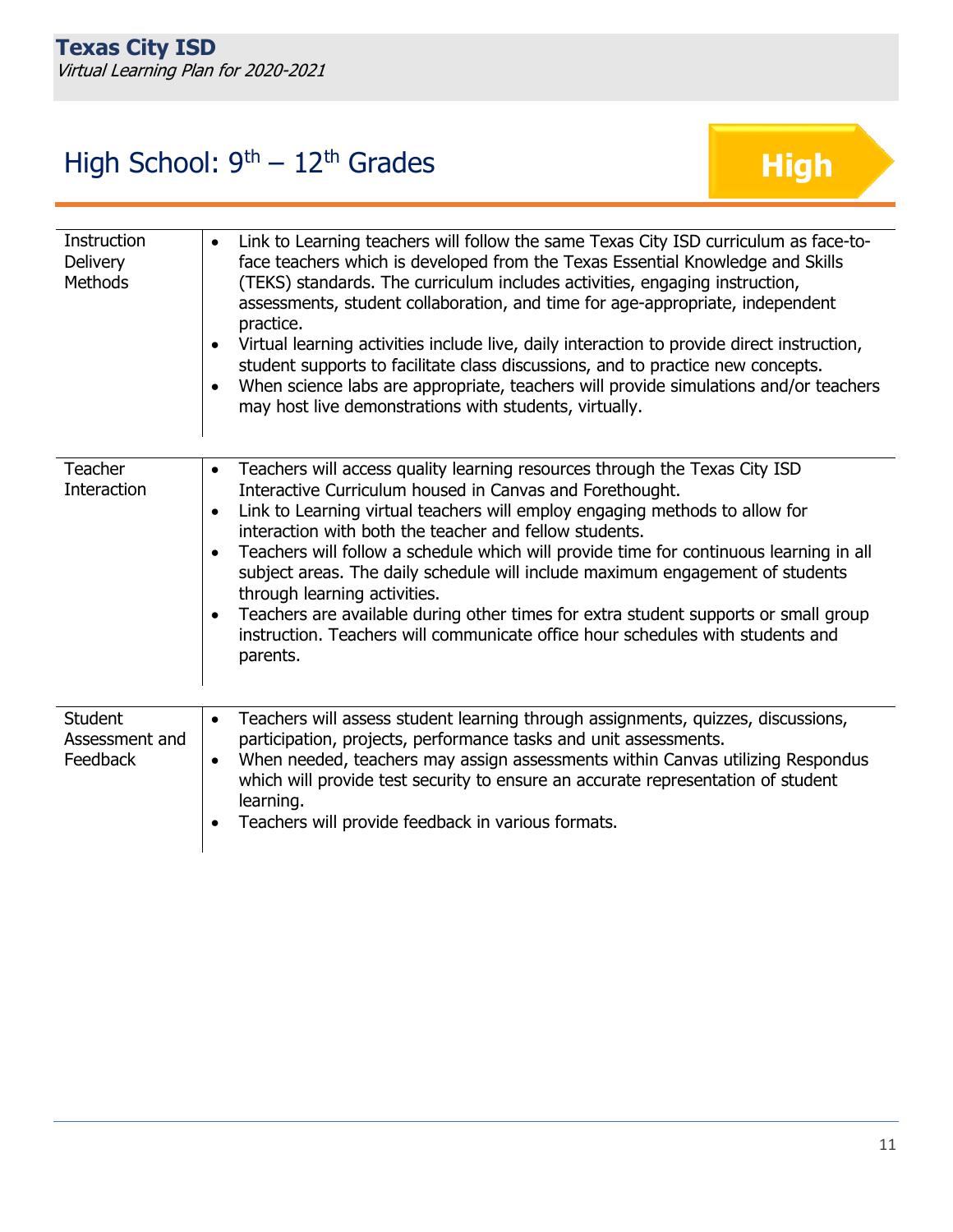| Jampic Jancaalc                 |                                               |                        |  |  |
|---------------------------------|-----------------------------------------------|------------------------|--|--|
| Length of<br>Time in<br>Minutes | Synchronous or<br>Asynchronous<br>Instruction | Subject Area           |  |  |
| 50                              | $\lambda$<br>$-$<br>$T\Lambda$                | 1 <sup>st</sup> Period |  |  |
| 50                              | <b>O</b><br>$ -$                              | 2 <sup>nd</sup> Period |  |  |
| 50                              | À.<br>$=$ $=$ $=$                             | 3rd Period             |  |  |
| 50                              | $\overline{a}$                                | 4 <sup>th</sup> period |  |  |
| 30                              |                                               | Lunch                  |  |  |
| 50                              | G.<br>$ -$                                    | 5 <sup>th</sup> Period |  |  |
| 50                              | le.<br>$  -$                                  | 6 <sup>th</sup> Period |  |  |
| 50                              | $\frac{1}{2}$                                 | 7 <sup>th</sup> Period |  |  |
| 50                              |                                               | 8 <sup>th</sup> period |  |  |

#### High School: Grades 9<sup>th</sup> – 12<sup>th</sup> Sample Schedule

\*This schedule is subject to change and are only to be used as examples.





Key:  $\begin{array}{|c|c|c|c|c|}\n\hline\n\text{Key:} & \begin{array}{|c|c|c|}\n\hline\n\text{Synchronous Instruction} & \text{Matrix} \\
\hline\n\end{array} & \begin{array}{|c|c|c|}\n\hline\n\text{Asynchronous Instruction} & \text{Matrix} \\
\hline\n\end{array} & \begin{array}{|c|c|c|c|}\n\hline\n\end{array} & \begin{array}{|c|c|c|c|}\n\hline\n\end{array} & \begin{array}{|c|c|c|c|}\n\hline\n\end{array} & \begin{array}{|c|c|c|c|}\n\hline\n\end{array$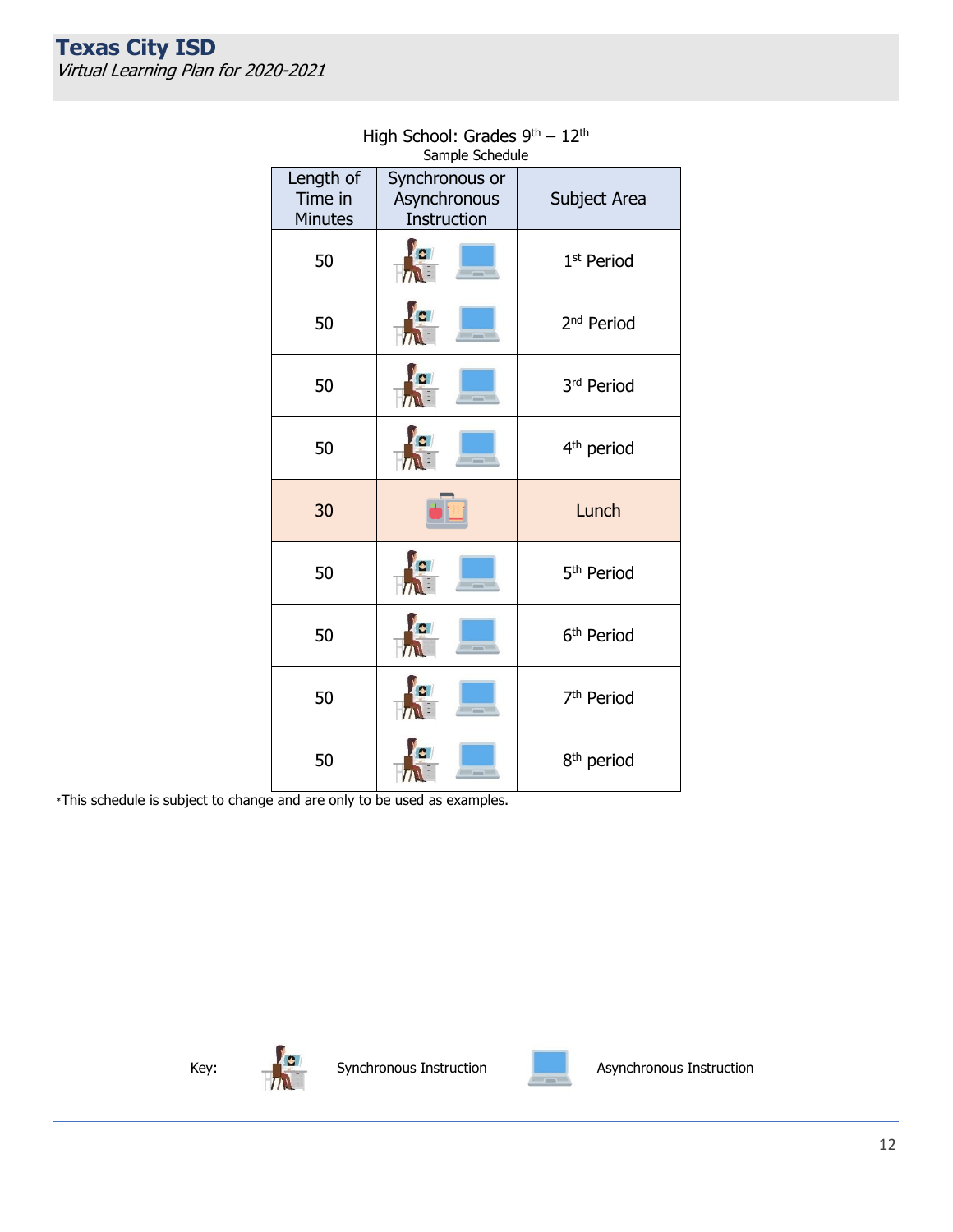# **High School: Types of Assessments**

At the high school level there are many different types of assessments. The following chart outlines these types of assessments.

| <b>Assessment</b>                               | <b>Assessment Process in a virtual Environment</b>                                                                                                                                                                                                                                                                                                                                                                                                                            | <b>Assessment Level</b> |
|-------------------------------------------------|-------------------------------------------------------------------------------------------------------------------------------------------------------------------------------------------------------------------------------------------------------------------------------------------------------------------------------------------------------------------------------------------------------------------------------------------------------------------------------|-------------------------|
| Unit Assessments, Project,<br>Performance Tasks | Virtual, through Canvas, utilizing Respondus within Canvas for<br>test security at the discretion of the teacher.                                                                                                                                                                                                                                                                                                                                                             | Teacher                 |
| Curriculum Based<br>Assessments (CBA)           | Administered once a nine-weeks in each of the core content<br>areas.                                                                                                                                                                                                                                                                                                                                                                                                          | District                |
| <b>STAAR EOC</b>                                | The State of Texas End of Course Exams referred to by its<br>acronym EOC, are a series of standardized tests used in Texas<br>public primary and secondary schools to assess a student's<br>achievements and knowledge learned in the grade level. It<br>tests curriculum taught from the Texas Essential Knowledge<br>and Skills.                                                                                                                                            | <b>State</b>            |
| <b>TSIA</b>                                     | The Texas Success Initiative Assessment (TSIA) is a<br>series of placement tests for students enrolling in public<br>colleges and universities in Texas. The tests help Texas<br>schools determine whether you're ready for college-level<br>courses in the areas of reading, writing, and math. If the<br>student is not ready for college-level courses, the tests<br>help determine what types of courses or intervention will<br>best prepare you for college-level work. | <b>State</b>            |
| <b>AP Exams</b>                                 | AP exams are the culmination of year-long Advanced<br>Placement (AP) courses. AP exams (with few exceptions)<br>consist of a multiple-choice section and a free-response<br>section. Exam registration occurs in November.                                                                                                                                                                                                                                                    | National                |
| SAT/ACT                                         | The SAT/ACT is a standardized test administered by the<br>College Board. The SAT along with the ACT are the primary<br>entrance exams used by colleges and universities in the United<br>States.                                                                                                                                                                                                                                                                              | National                |
| <b>PSAT</b>                                     | The PSAT (Preliminary Scholastic Aptitude Test) test is given to<br>sophomores and juniors to prepare for the SAT. Dates and<br>times will be communicated.                                                                                                                                                                                                                                                                                                                   | National                |

**Note:** Students may need to take some tests in person while attending Link to Learning.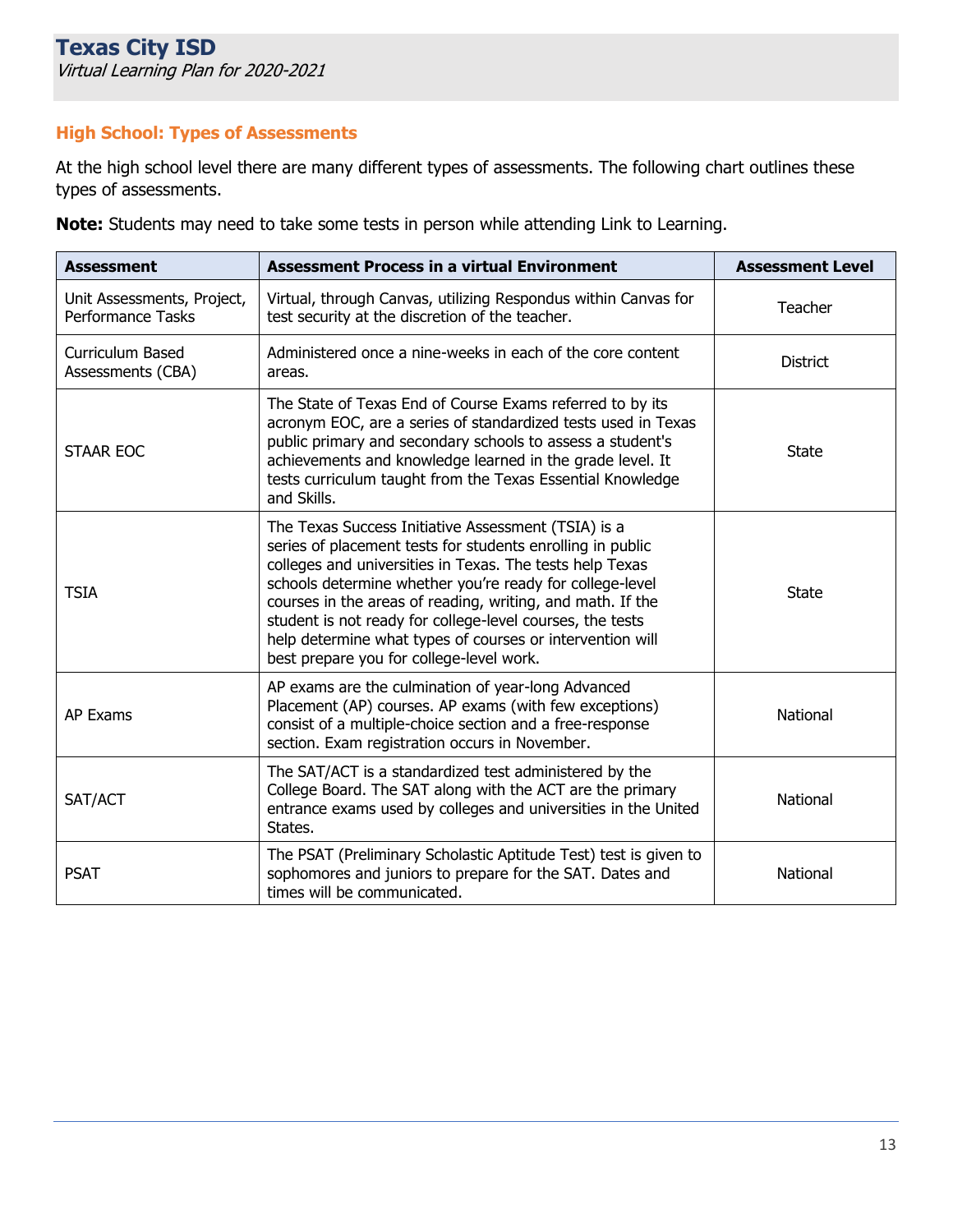# **SPECIAL PROGRAMS**

#### **PreK to 12th Grades**

#### **Dyslexia Intervention**

Students identified to receive dyslexia intervention services in the general or special education setting will receive small group dyslexia intervention (virtually or face-to-face) compliant with the student's Individual Accommodation Plans (Section 504) or Individualized Education Plans (Special Education) and the provisions outlined in the Texas Dyslexia Handbook.

#### **Bilingual Programs**

Students participating in Bilingual Education will receive bilingual instruction in the virtual environment. Linguistic supports will be provided to enhance biliteracy in listening, speaking, reading and writing skills across all content areas.

#### **ESL Programs**

Students participating in ESL will receive linguistic supports in the virtual environment that are commensurate to their English proficiency in order to develop listening, speaking, reading and writing skills across all content areas.

#### **Gifted and Talented Services**

Elementary students identified as gifted and talented will receive services in the general education setting. Secondary GT students will receive services through their Advanced/AP classes. Both of which will be in accordance with the Gifted and Talented State Plan.

#### **Special Education/504 Programs**

Like general education, special education services and 504 services for students participating in the virtual learning option will be a blend of live, two-way teacher-student interaction and independent practice. Accommodations, modified curriculum, alternate curriculum, and/or related services will continue to be provided for students enrolled in virtual learning who meet eligibility requirements.

#### **Intermediate, Middle, and High Schools Only**

#### **Fine Arts**

Some Fine Arts courses may require some in-person instruction. Band students who will require a school owned instrument for virtual learning and participation will be able to schedule a time with their home campus instructor for check out and pick up. Home campus instructors will help students with any mechanical or repair needs as they are incurred through the duration of the student's virtual learning.

Other Fine Arts courses, such as art, choir, dance and theatre, may need to pick up needed materials from the home campus. The campus program director will notify the students when and how these materials may be collected.